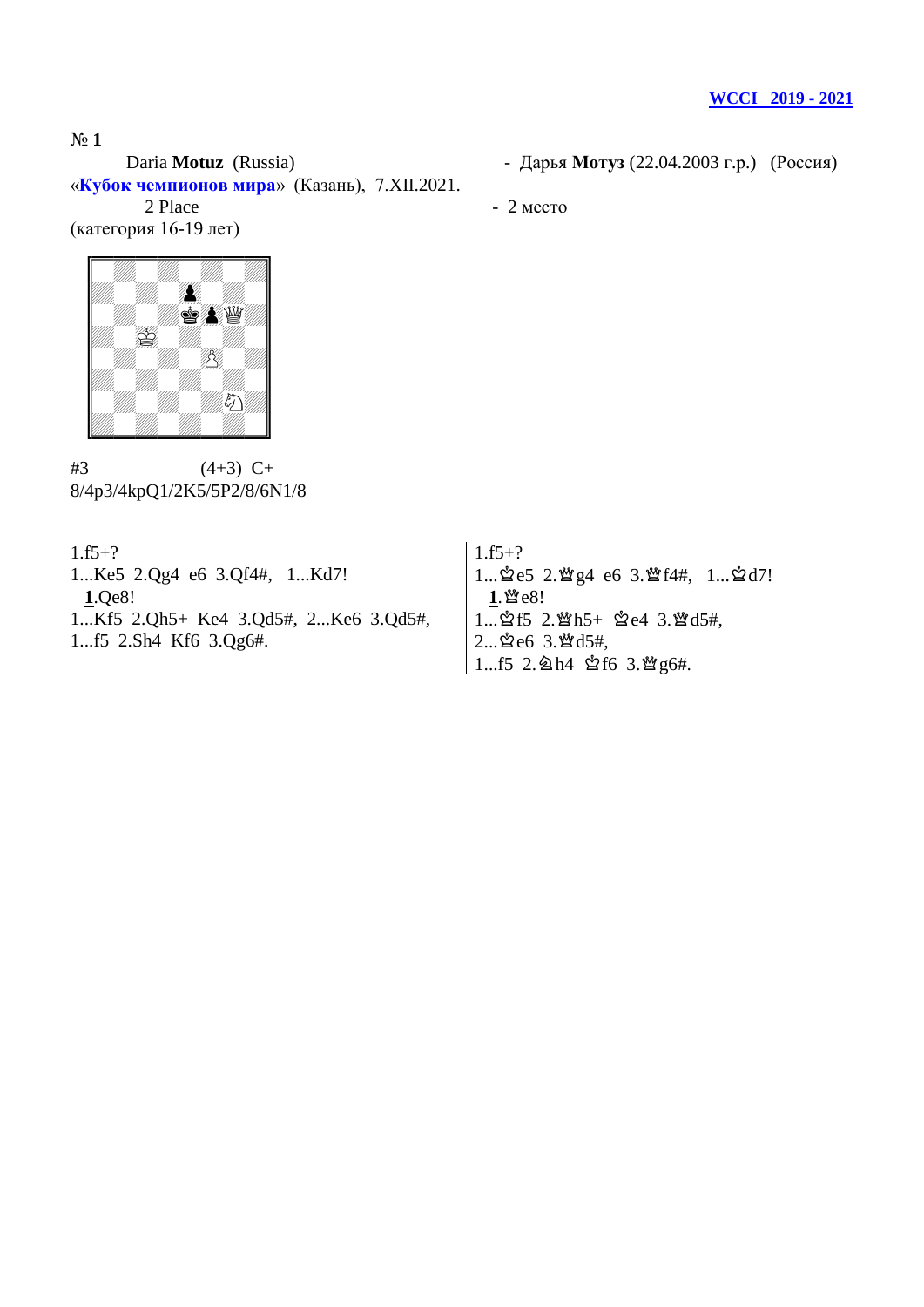Daria **Motuz** (Russia) - Дарья **Мотуз** (22.04.2003 г.р.) (Россия) «**Кубок чемпионов мира**» (Казань), 7.XII.2021.

1 Place - 1 место

(категория 16-19 лет)



 $#3^*$  (6+4) C+ 8/8/2Q1p3/3p1p2/2PkN3/1P4N1/5K2/8

1...dxc4 2.Qd6#, 1...e5 2.Q:d5#. 1.Sc5? (-2.Se2+ Ke5 3.Qxe6#) **1...Ke5 2.Qxe6+ Kd4 3.Qe3**#, **2...Kf4 3.Qxf5**#, 1...Kc3! **1**.cxd5! (-2.Qc3+ K:d5 3.Qc5#) **1...Ke5 2.Qd6+ Kd4 3.dxe6**#, 1...fxe4 2.Se2+ Kd3 3.Qc3#, 2...Ke5 3.Qxe6#.

1...dxc4 2. 暨d6#,  $1...e5$   $2.\mathfrak{B}:\mathrm{d}5\#$ .  $1.\,\&c5?$  (-2.  $\&e2+\&e5.3.\,\&xee6\#$ ) **1...**u**e5 2.**s**xe6+** u**d4 3.**s**e3**#,  $2...$ ☆f4 3. ★xf5#, 1...☆c3! 1.cxd5! (-2. 營c3+ 空:d5 3. 營c5#) **1...**空e5 2.暨d6+ 空d4 3.dxe6#,  $1...$ fxe4 2.  $2e^{2+ 2d}$ d3 3.曾c3#,  $2...\&e53.\underline{w}xe6#$ .

Mates by different pieces ( $\mathfrak{B}$ ,  $\Delta$ ) on the same square **e6**.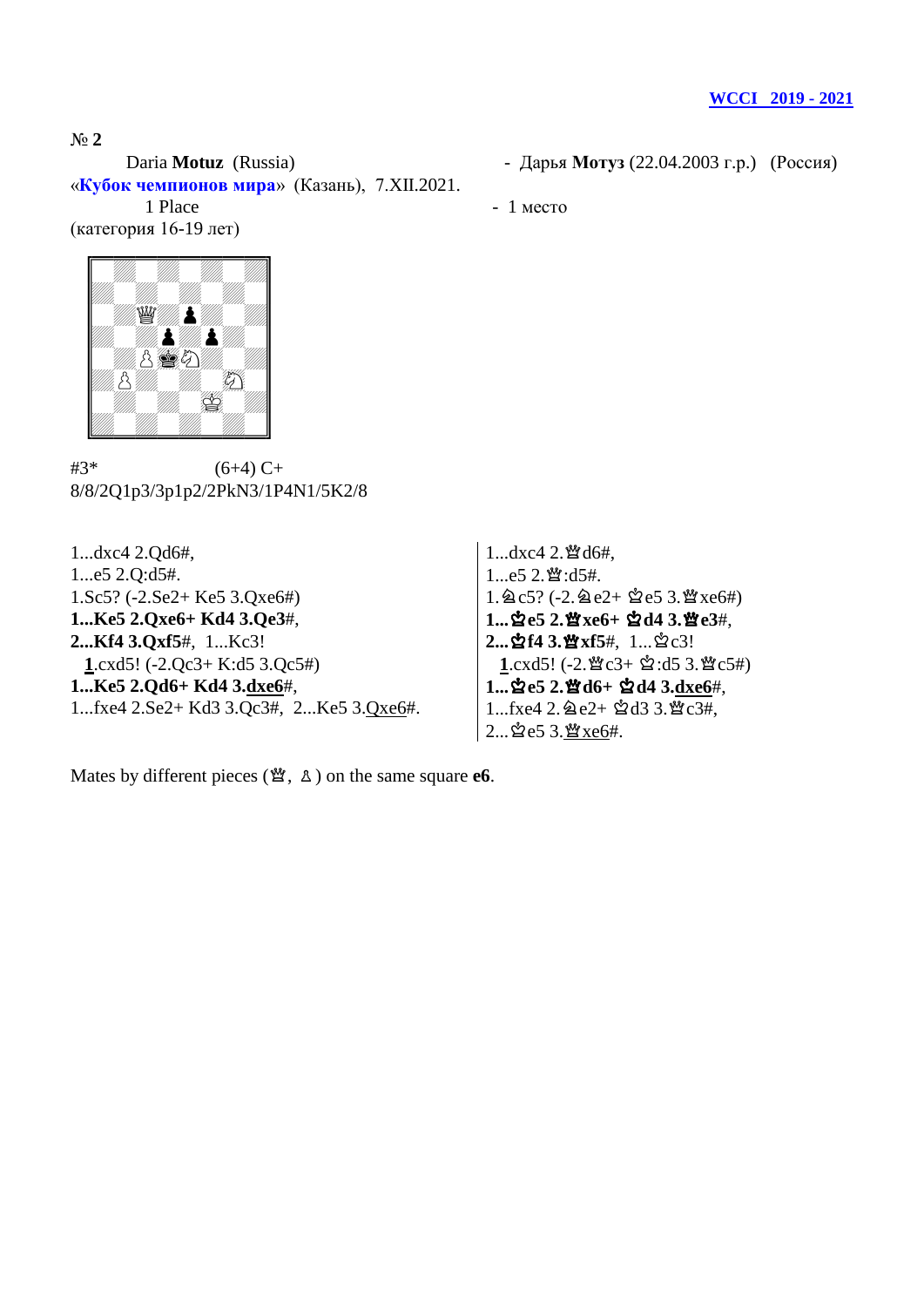Daria **Motuz** (Russia) - Дарья **Мотуз** (22.04.2003 г.р.) (Россия) XIV конкурс решения миниатюр «Мудрый Король» (г. Волгоград), 12.IX.2021.



 $#3^*$  (4+3) C+ Q7/8/4N1p1/3pk3/8/7B/7K/8

1...Kf6 2.Qf8+ Ke5 3.Qf4#. 1.Qa1+, Qh8+? - Kd6! **1**.Qa7! 1...Ke4 2.Qd4+ Kf3 3.Bg4#, 1...g5 2.Bg4 Kd6 3.Qc7#, 2...Ke4 3.Qd4#, 2...Kf6 3.Qg7#, 2...d4 3.Qxd4# (1...Kd6? 2.Qc7#, 1...Kf6? 2.Qg7#, 1...d4? 2.Qxd4#).

 $1...$ ☆f6 2.營f8+ ☆e5 3.營f4#. 1.  $a_1 +$ , 曾h8+? - 空d6! 1.營a7!  $1...$ ☆e4 2. 曾d4+ ☆f3 3.  $2.94$ #,  $1...$ g5  $2.\Delta$ g4  $\Delta$ d6  $3.\Delta$ c7#, 2... ጀe4 3. sd4#, 2... ጀf6 3. sg7#, 2...d4 3. sgxd4#  $(1...\Delta d6? 2.\mathfrak{B}c7\#, 1...\Delta f6? 2.\mathfrak{B}g7\#,$  $1...d4?2$ .  $\mathbb{N}$  xd4#).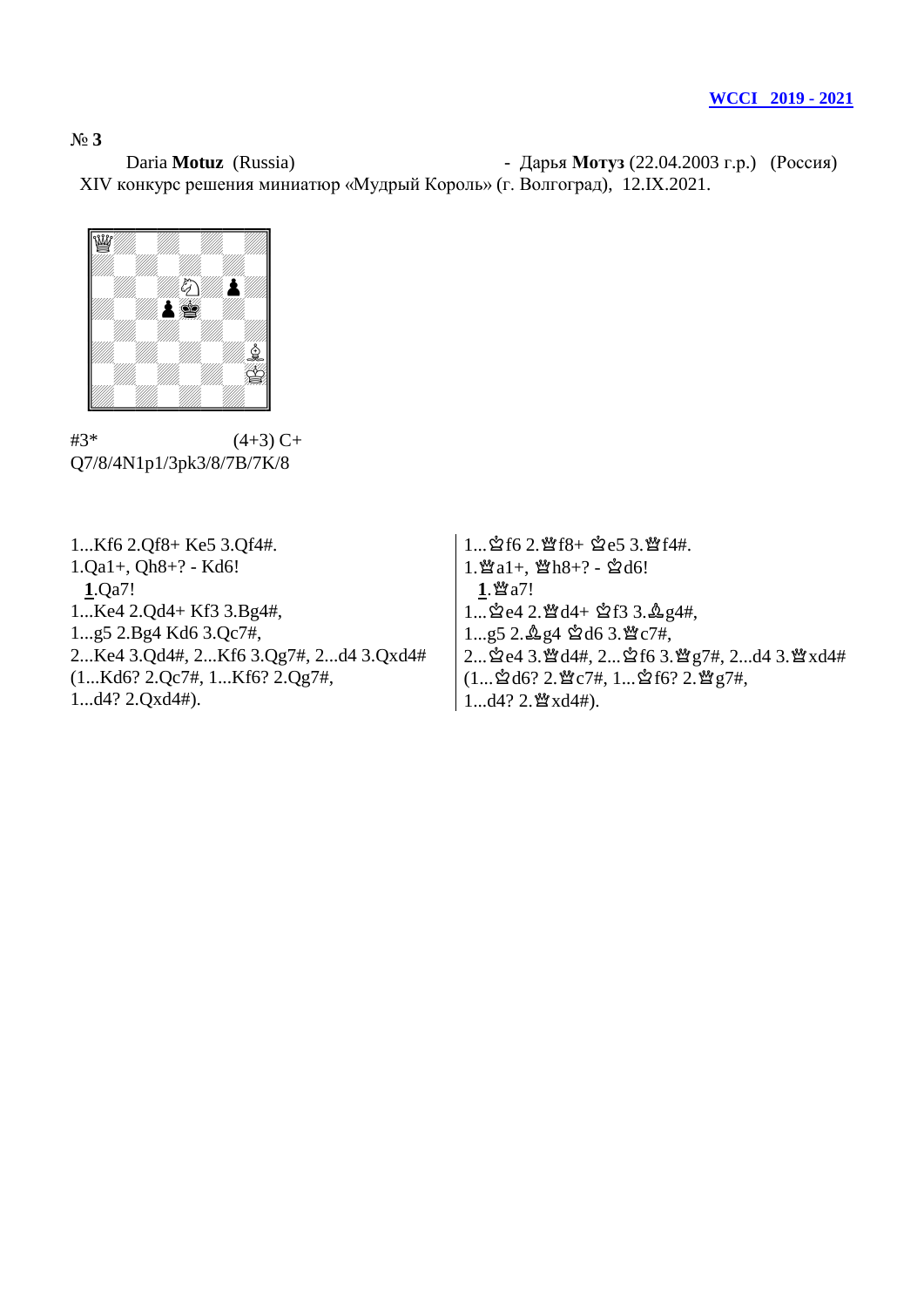5th Youth Chess Composing Challenge (X-XI) 2021 (5 YCCC) 23rd Place - 23 место (Section C)

- Daria **Motuz** (Russia) Дарья **Мотуз** (22.04.2003 г.р.) (Россия)
	-
	-



 $#3$  (6+3) C+ Q7/8/4p3/3P1p2/3kN3/1P4N1/5K2/8

| $1.0a4+?$                              | $1.$ 2 a 4 + ?                                                                                 |
|----------------------------------------|------------------------------------------------------------------------------------------------|
| 1Kxd5 2.Qd7+ Ke5 3.Qd6#,               | $1$ ☆xd5 2.營d7+ ☆e5 3.營d6#,                                                                    |
| 1Kd3? 2.Qc4#, 1Ke5!                    | $1$ 2d3? 2. $2 \times 4$ #, $1$ 2e5!                                                           |
| $1.0h8+?$                              | $1.$ 營h8+?                                                                                     |
| 1e5 2.Qc8 fxe4 3.Qc4#,                 | 1e5 2. 暨c8 fxe4 3. 暨c4#,                                                                       |
| 1Kd3? 2.Qc3#, 1Kxd5!                   | $1\overset{\circ}{\omega}d3?$ $2.\overset{\circ}{\omega}c3\#$ , $1\overset{\circ}{\omega}xd5!$ |
| 1.Qc6! $(-2.Qc3+Kxd5 3.Qc5#)$          | 1. 曾c6! (-2. 曾c3+ 含xd5 3. 曾c5#)                                                                |
| 1Ke5 2.Qd6+ Kd4 3.dxe6#,               | $1$ 空e5 2. 營d6+ 空d4 3.dxe6#,                                                                   |
| 1fxe4 2.Se2+ Kd3 3.Qc3#, 2Ke5 3.Qxe6#. | 1fxe4 2. $2e^{2}$ + $2d3$ 3. $2f$ $2f$ , $2f$ $2e5$ 3. $2f$ $2f$ $2f$                          |

Перемена игры. Мат разными фигурами (пешкой и ферзем) с одного поля (e6).

Out of several problems with mates on the same squares, this one has the most interesting pair of Queen and Pawn mating on e6. (Marjan Kovačević)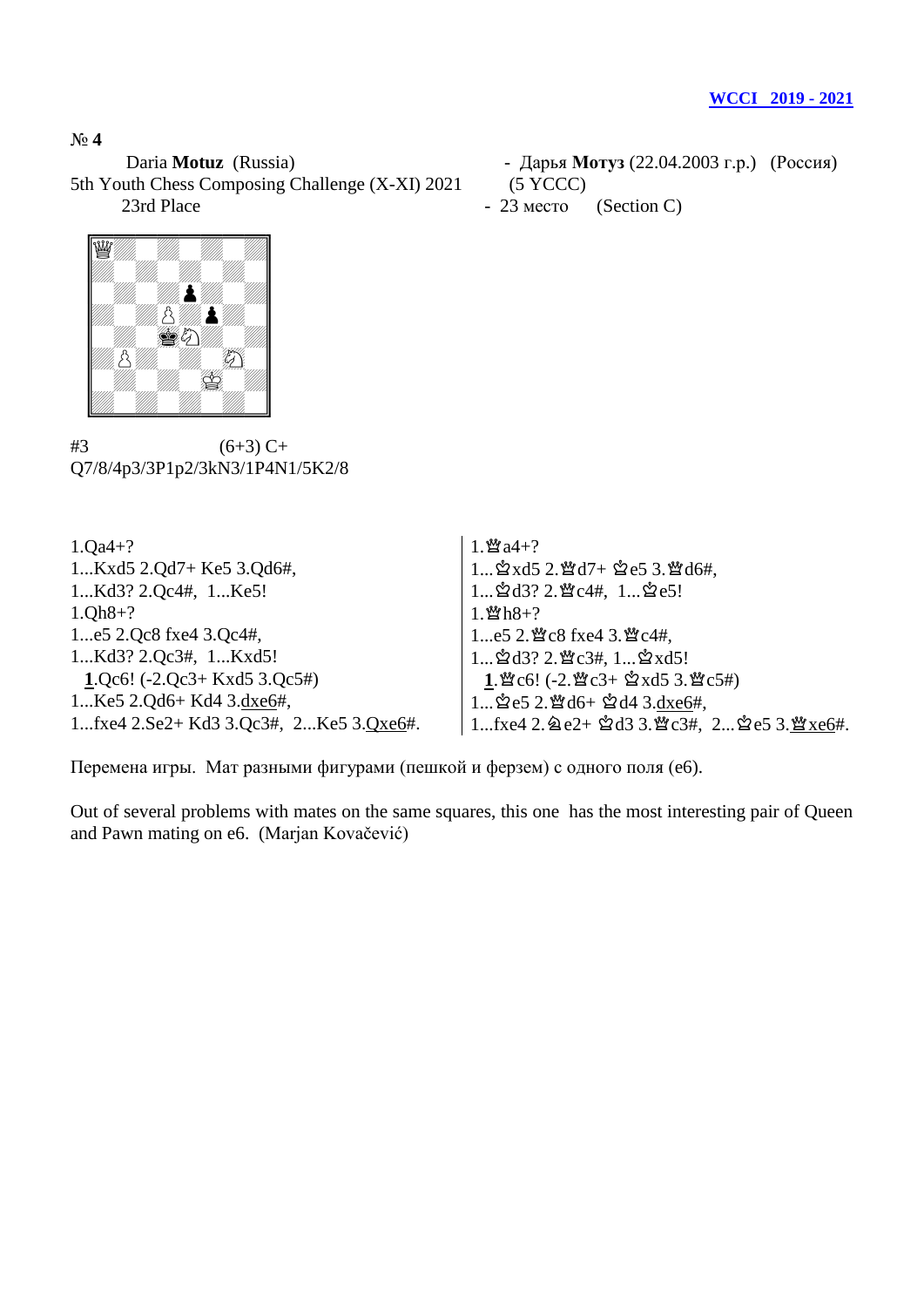Daria **Motuz** (Russia) - Дарья **Мотуз** (22.04.2003 г.р.) (Россия) **Открытое первенство Ростовской области по шахматной композиции** 

 3 место (Бронзовая медаль) - 3 Place «Кудесник», № 235 (03.VI.) 2021.

No 7977.



 $#3$  (6+4) C+ 8/3Qpp2/3PNp2/1P1k4/6N1/5K2/8/8

1.Ke3? **A** 1...exd6 2.Qc8 **B** (-3.Sf4#) fxe6 3.Qc6#, 1...f5 2.Qc6+ Kxe6 3.d7#, 1...fxe6? 2.Qc6#, 1...Kc4! **1**.Qc8! **B** (-2.d7 Kxe6, fxe6 3.d8Q#) 1...exd6 2.Ke3 **A** ( -3.Sf4#) fxe6 3.Qc6#, 1...f5 2.Qc6+ Kxe6 3.d7#. **AB-BA.**

 $1.\n$  $2e3?$  **A** 1...exd6 2. 曾c8 **B** (-3.  $\triangleq$  f4#) fxe6 3. 曾c6#,  $1...$ f5 2. $\mathfrak{B}$ c6+  $\mathfrak{B}$ xe6 3.d7#,  $1...$ fxe6?  $2.\mathfrak{B}$ c6#,  $1...\mathfrak{B}$ c4!  $1.$   $\mathcal{L} \otimes 8! \mathbf{B}$  (-2.d7  $\mathcal{L} \otimes 6$ , fxe6 3.d8 $\mathcal{L} \otimes 4$ )  $1...exd6$   $2.\,$  $2e3$   $A$   $(-3.\,2f4#)$  fxe6  $3.\,$  $2e6#$ ,  $1...$ f5 2. $\mathfrak{B}$ c6+  $\mathfrak{B}$ xe6 3.d7#. **AB-BA.**